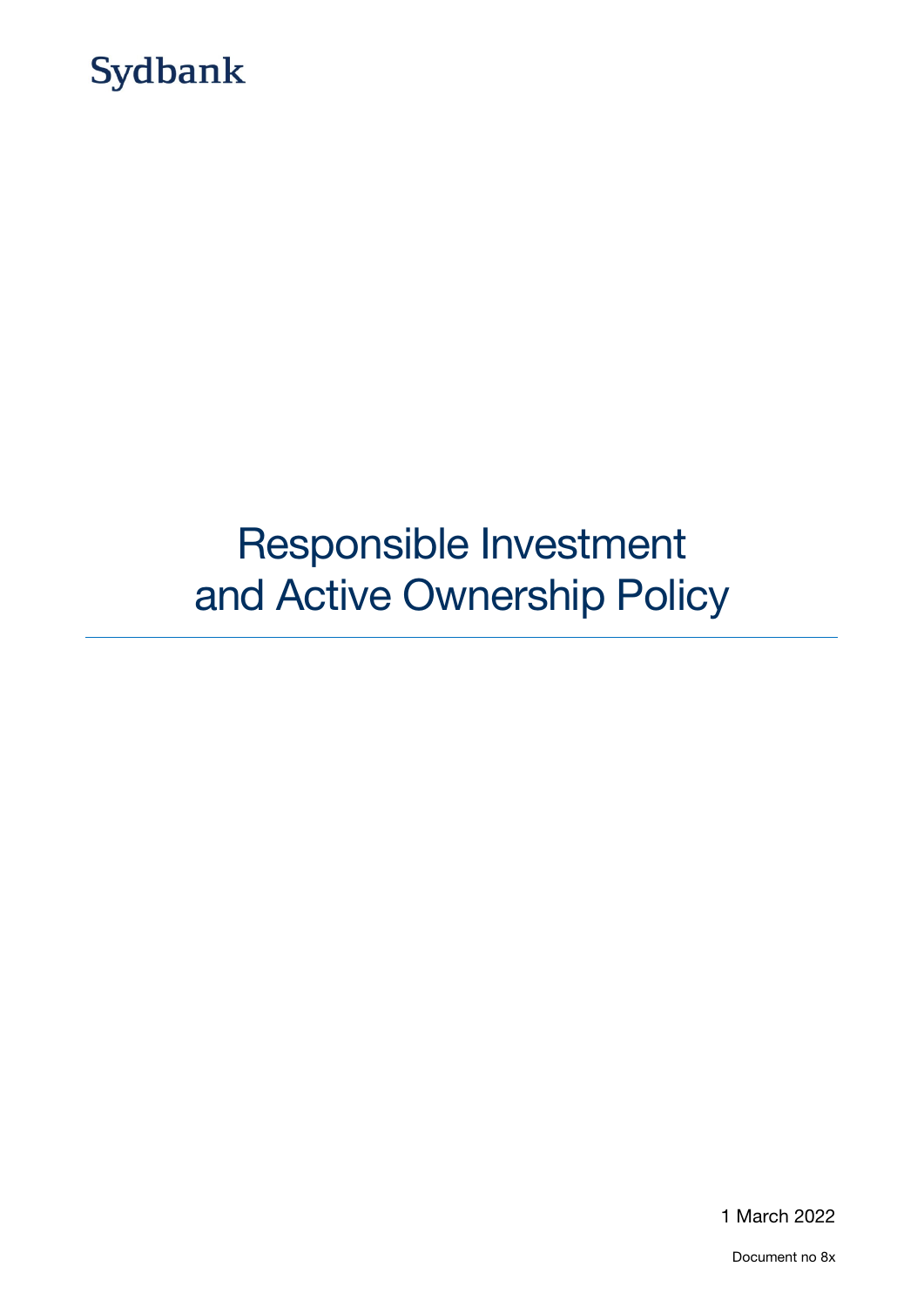## Contents

| 1.  |  |
|-----|--|
| 2.  |  |
| 3.  |  |
| 4.  |  |
| 5.  |  |
| 6.  |  |
| 7.  |  |
| 8.  |  |
| 9.  |  |
| 10. |  |
| 11. |  |
| 12. |  |
| 13. |  |
| 14. |  |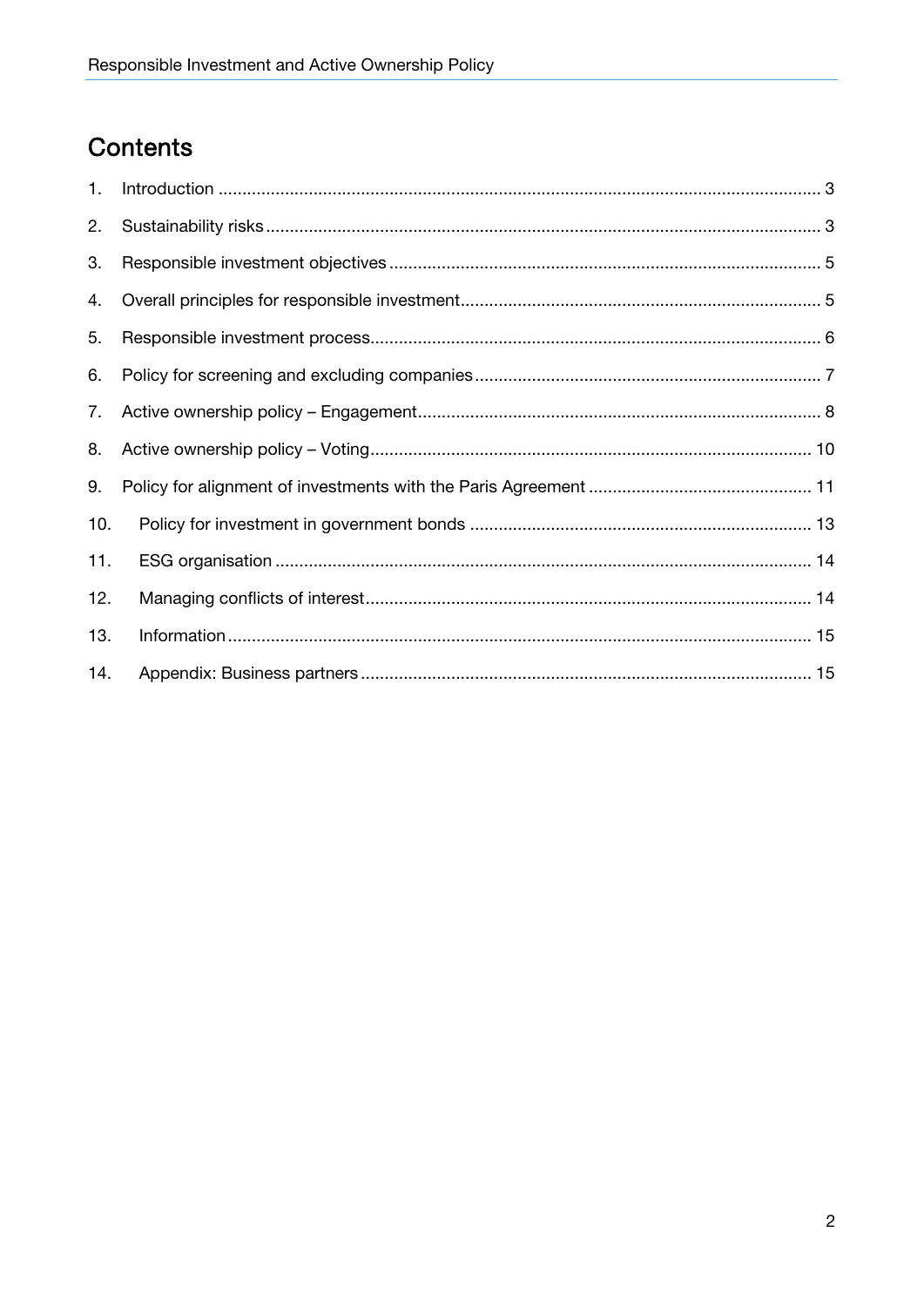### 1. Introduction

This policy contains Sydbank's overall principles for exercising active ownership, including in particular the concrete work with responsible investment and promotion of sustainability.

Sydbank's role as an institutional investor entails an obligation to exercise its investment decisions on the basis of a clear policy in the area which includes requirements as to ongoing monitoring of companies, procedures as to when a case is to escalate to direct dialogue with the company, collaboration with other investors to promote responsible investment and active voting at companies' general meetings.

Sydbank strives to comply with these basic principles and obligations.

Sydbank explicitly addresses the long-term ambition that customers' assets must be invested in compliance with the goals of the 2015 UN Climate Change Conference (the Paris Agreement) to limit a rise in global temperatures to between 1.5 and 2 degrees Celsius.

Sydbank's policy in this area reflects the Bank's current ambitions as regards sustainable investment. In particular the policy provides for a framework for future efforts concerning ESG issues and sustainability which transcend the existing minimum requirements and which are therefore not necessarily fully in place on approval of this policy.

Sydbank is aware of its obligation to report regularly on developments in its work regarding responsible and sustainable investment and this has been set as an explicit future goal.

This policy comprises any investment activity undertaken by Sydbank either by way of investment of the Bank's own portfolio or customers' assets under a direct mandate as well as the Bank's investment advice to institutional clients.

### 2. Sustainability risks

Sydbank has established an overall investment process to ensure that investment decisions take into account the most significant sustainability risks. The whole foundation of the Responsible Investment and Active Ownership Policy is to establish a responsible investment process that takes into account the most significant sustainability risks in economic terms. In our assessment incorporating sustainability risks into the investment process helps to ensure that our investment customers achieve the best possible riskadjusted financial return. Sustainability risks are included in the investment decision process in line with financial risks because we believe that the most significant sustainability risks may have a substantial negative impact on the value of an investment.

A sustainability risk is defined as an environmental, social or governance event or circumstance which, if it occurs, could have a de facto or potential significant adverse impact on the value of an investment.

The companies in our investment universe are facing a very large number of sustainability risks. Consequently we must be able to identify the most significant sustainability risks for the individual company. In order to identify sustainability risks in our investment decision process we use the concept of economic significance to ensure that we take into account the sustainability risks that may have the largest negative impact on the value of our investments.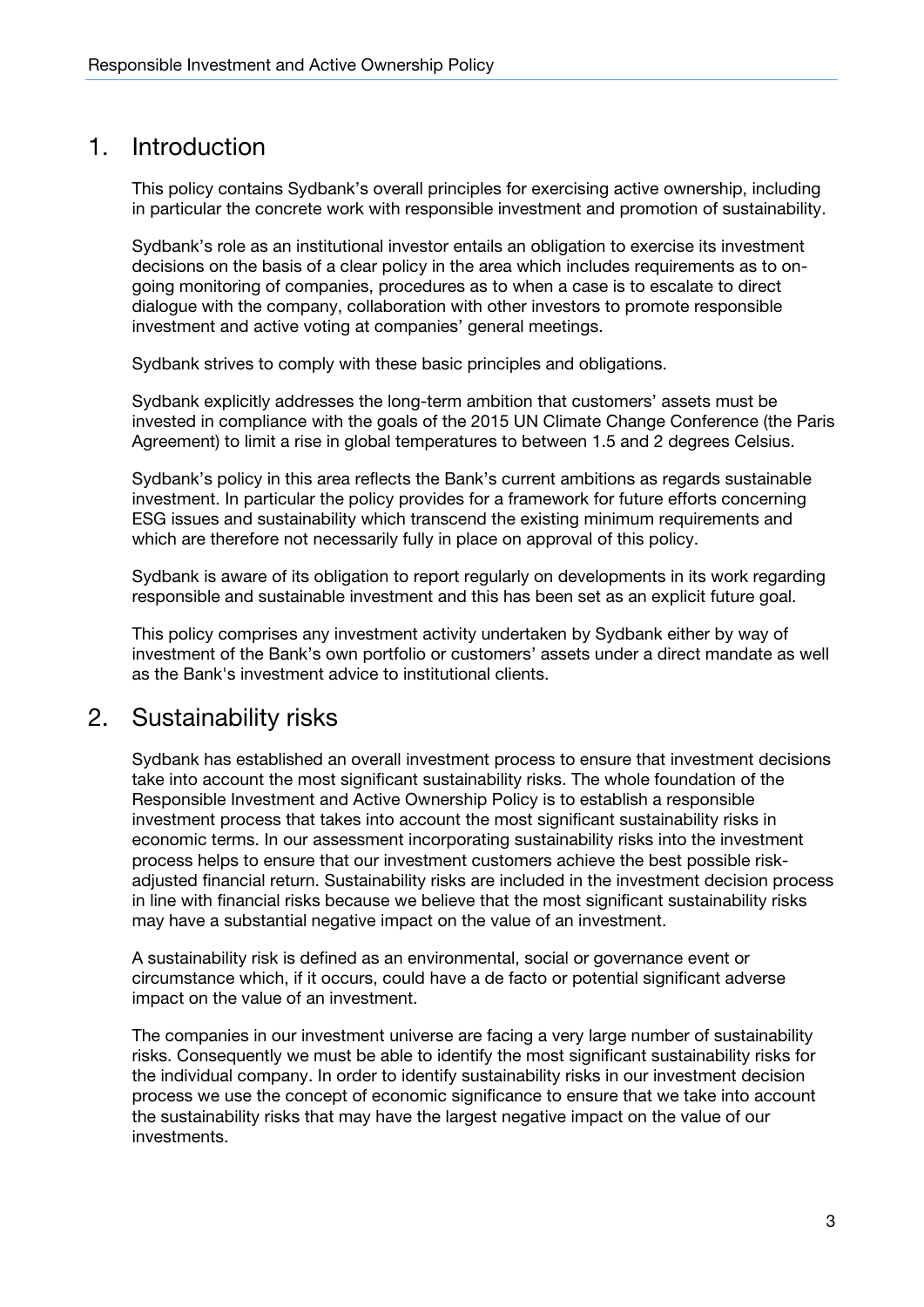The persons responsible for investments have access to sustainability analyses prepared by an external business partner. The analyses summarise the most significant sustainability risks in economic terms within environmental, social and governance issues, also known as ESG. An ESG score is assigned to companies according to their ability to tackle the most significant sustainability risks. The ESG score forms part of the overall investment decision process. This enables us to ensure that the investment process takes into account the most significant sustainability risks. If our external business partner is not able to provide an ESG score the persons responsible for investments must take into account the most significant sustainability risks in economic terms. Consequently sustainability risks will be included in line with other types of risks when the person responsible for investments is to assess the investment in question.

As regards Sydbank's overall investment portfolio it is our assessment that greenhouse gas emissions are the problem associated with the largest single sustainability risk. Greenhouse gas emissions may have a potentially large negative impact on the value of our investments. Climate change driven by greenhouse gas emissions may contribute to more extreme weather which could affect companies' physical assets, eg production facilities. In addition companies with a high level of greenhouse gas emissions may be charged indirect taxes as regards these emissions or be outperformed by new technological solutions in the transition to a less emission-intensive global economy. This could have vast consequences for the earnings capacity of the individual company and therefore also our investment. As a result our efforts are targeted at reducing greenhouse gas emissions from our overall investment portfolio in order to minimise this sustainability risk and ensure the best risk-adjusted financial return for our customers. We apply exclusion-based investment strategies as well as investment strategies focusing on active ownership to mitigate the sustainability risk associated with greenhouse gas emissions.

Examples of other types of sustainability risks that may affect the value of our investments include: Violation of human rights or workers' rights, environmental pollution, strain on biodiversity, waste management in industrial production as well as product safety and data security.

#### Most significant method to incorporate sustainability risks of individual asset classes

- Shares Sustainability score and added focus on greenhouse gas emissions.
- Corporate bonds Sustainability score and added focus on greenhouse gas emissions.
- Danish mortgage bonds In our assessment there are very few significant sustainability risks in economic terms in this asset class. At present Sydbank does not take into specific account sustainability risks as part of the investment process for these assets.
- Government bonds Rating model developed by the Bank which takes into account significant sustainability risks in the individual countries. On the basis of the model a sustainability score is assigned to the countries which forms part of the overall investment decision process.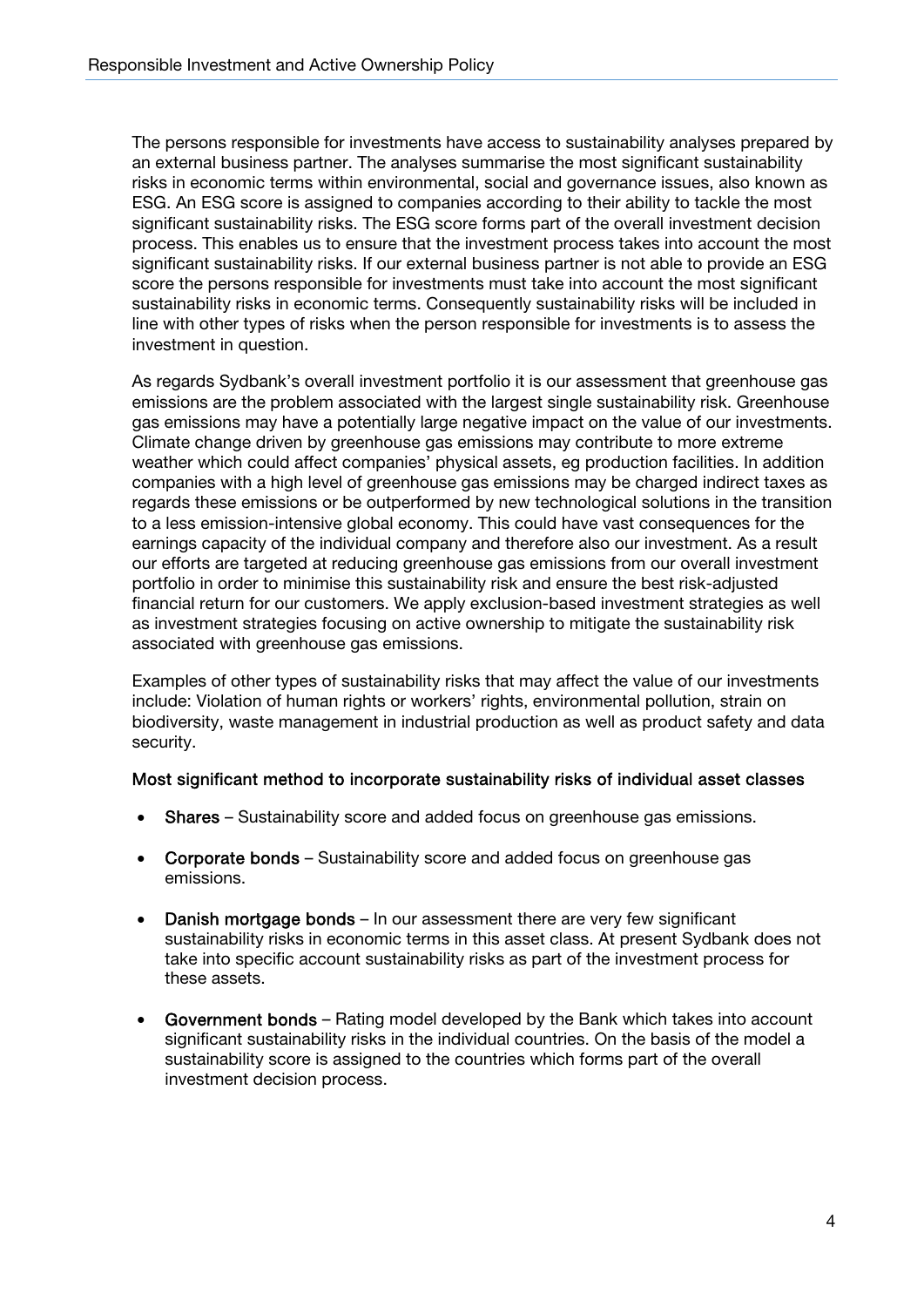### 3. Responsible investment objectives

- We take into account the investments' sustainability risks to ensure that our customers receive the best possible risk-adjusted financial return.
- We will manage our investments responsibly through a systematic monitoring of and follow-up on violations of international norms and conventions.
- We take responsibility for our shared future. We will work towards customers' assets gradually being invested in companies and activities which comply with the goals of the 2015 UN Climate Change Conference (the Paris Agreement).
- **We are committed to establishing a dialogue with companies. We engage in** constructive dialogue as regards conduct in conflict with international norms or when a company's ESG issues involve significant risks.
- We will make engagement in our active ownership specific by voting at general meetings. We will report on the results and challenges of our efforts.
- We will earn and keep the trust of our customers and stakeholders by being transparent in terms of the responsibility we assume as asset managers.
- We will work continuously to develop new methods and products to promote positive developments in society based on sustainable responsibility and active ownership.

### 4. Overall principles for responsible investment

Sydbank invests responsibly by taking into account so-called sustainability factors, eg factors linked to safeguarding human rights, environmental issues, decent social conditions, corporate governance and strong institutions, also known as ESG. These factors must be incorporated in all investment decisions so that Sydbank can identify and take into account sustainability risks. We consider sustainability risks as part of the overall risk scenario in the investment decision process because significant sustainability risks may have a negative impact on the value of an investment.

Sydbank's principles for responsible investment and active ownership are directly related to the overall investment process encompassing all types of assets in which the Bank is involved.

#### UN Principles for Responsible Investment (PRI)

Decency is part of Sydbank's own core story. In 2010 Sydbank became a signatory to the UN Principles for Responsible Investment, which summarise our obligations as follows:

#### 1. We will incorporate ESG issues into investment analysis and decision-making processes.

a. Principle 1 means that our investment decisions are not only based on financial key figures but also on an assessment of a company's actions within environmental, social and governance issues.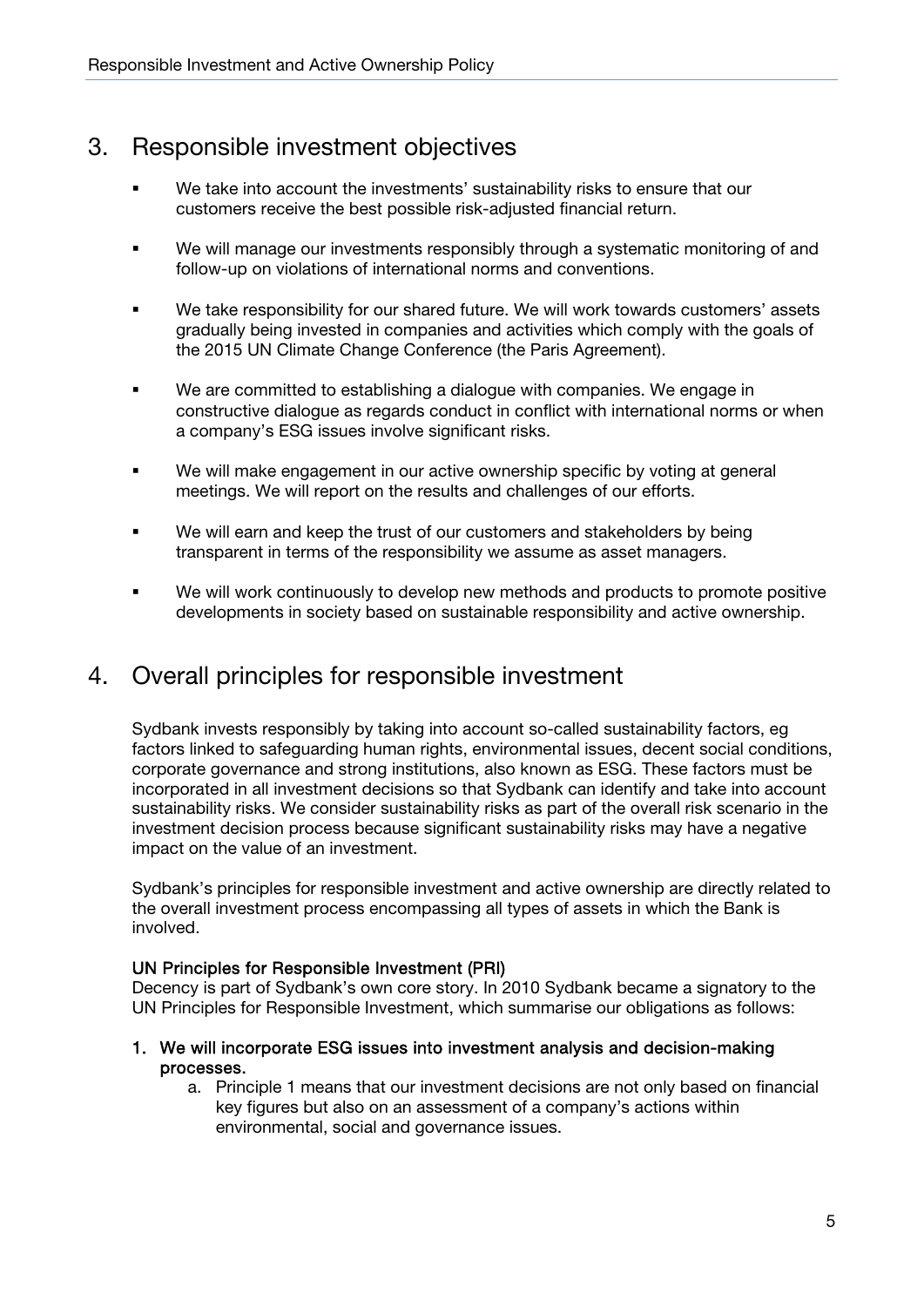- 2. We will be active owners and incorporate ESG issues into our investment policies and practices.
	- a. Principle 2 means that we monitor companies on an ongoing basis in terms of violations of conventions or norms and attempt to influence these companies to change their conduct.
- 3. We will seek disclosure on ESG issues by the entities and countries in which we invest.
	- a. Principle 3 means that we actively encourage companies to be transparent as regards responsibility.
- 4. We will promote acceptance and implementation of the principles within the financial sector.
	- a. Principle 4 means that we contribute to responsibility being high on the agenda of the financial sector.
- 5. We will work together to enhance our effectiveness in implementing the principles.
	- a. Principle 5 means that we support and take active part in sharing knowledge and solving current problems in the area.

#### 6. We will report on our activities and progress towards implementing the principles.

a. Principle 6 means that we are open – eg via reporting or engagement – about our process and initiatives within responsible investment. Moreover we must create transparency as regards the management of our active ownership (principle 2) – including the number of cases and their progress.

### 5. Responsible investment process

Sydbank has established an overall process to ensure that investment decisions take into account the most significant sustainability risks of the investment.

The process focuses on active ownership, which may cover a wide range of activities from monitoring of companies in the portfolio, engagement with companies, collaboration with other investors to voting at general meetings. Being an active owner entails that we continuously take an analytical and constructive approach to what we invest in.

#### Responsible investment process – fundamental elements:

- **Screening** 
	- Systematic monitoring of violations of international conventions and norms.
	- Exclusion of companies where necessary.
- Analysis
	- Uncovering of fundamental and market-determined financial risks with a view to identifying potential investment opportunities.
	- Integrated ESG analysis of sustainability factors with a view to uncovering the extent of specific sustainability risks.
- Constructive engagement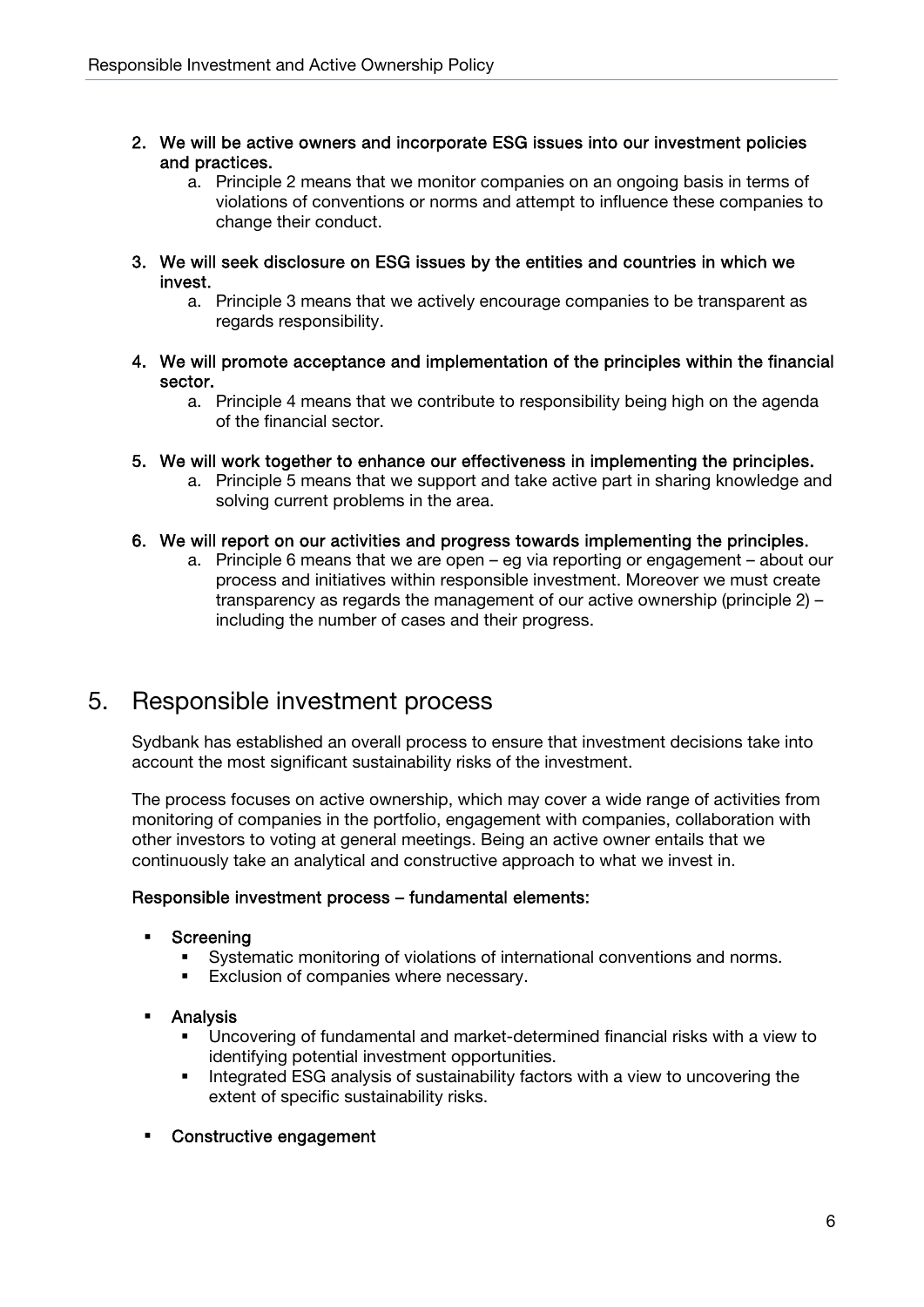- Constructive engagement targeting a company's management with a view to changing unacceptable conduct or promoting sustainable and responsible developments in the company in general.
- Voting
	- Voting at general meetings where Sydbank holds ownership interests.
	- Sydbank does not vote as regards all portfolios of shares but focuses its voting on a limited number of companies. We select the companies according to a principle of proportionality focusing on the size of the investment, our engagement activities and our wish to promote sustainable investment.
- Reporting
	- ESG-based reporting to Sydbank's investors, customers and stakeholders.
	- Climate reporting as regards the Paris Agreement.
- Share lending prohibited
	- Due to the risk of being used for unethical purposes (including dividend washing) Sydbank does not make use of share lending as regards the Bank's direct investment in shares.

Sydbank's responsible investment process is based on a combination of qualitative and quantitative analyses that result in a specific investment decision. Separate policies are linked to the screening, constructive engagement, voting and climate reporting phases.

The Bank supports the investment process using a number of tools putting the individual responsible for the investment in a position to monitor, analyse and select responsible investments across different types of assets. Where relevant and value creating we use external advisers and business partners. In other areas Sydbank develops and maintains the tools to support its sustainable investment efforts. The appendix to this policy contains a list of current business partners grouped according to the above elements of the process.

### 6. Policy for screening and excluding companies

The policy has as its basis that all companies in which Sydbank has invested must comply with the following international norms and conventions:

### UN Global Compact

10 principles regarding the environment, anti-corruption, workers' rights and child labour, human rights etc.

 UN Universal Declaration of Human Rights For instance the prohibition of forced labour and discrimination, the right to a fair trial and freedom of speech.

#### OECD Guidelines for Multinational Enterprises

For instance how companies limit the adverse impact from their activities as well as how companies are encouraged to contribute to economic, social and environmental progress.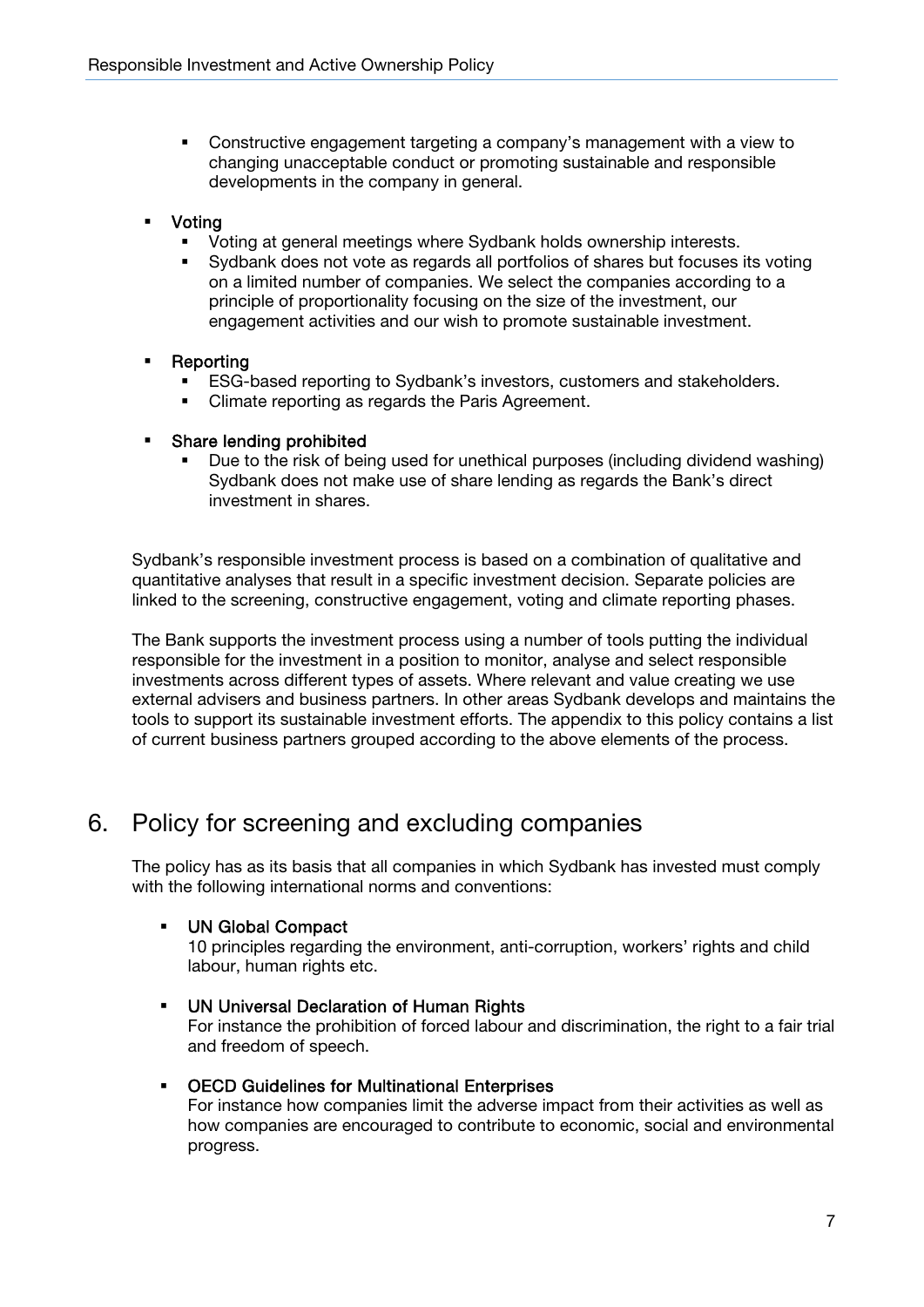#### **ILO conventions on dignity of workers**

For instance conventions on the abolition of child labour, discrimination, forced labour and the right to join trade unions.

#### International weapon conventions

For instance cluster weapons, land mines, chemical weapons, biological weapons and nuclear weapons not covered by the treaty on the non-proliferation of nuclear weapons (NPT).

Sydbank conducts regular screening of companies as regards suspicion of and confirmation of violations of norms. In connection with confirmed or suspected serious violations of the above conventions Sydbank will always engage with the company.

Sydbank does not generally consider the sale of shares in companies to be the only method of influencing changes at a company level but believes that engaging with these companies is more effective. However a sale may be a possibility if a company is not willing to engage in dialogue in order to solve the problems or if engagement proves futile despite persistent attempts.

Companies considered to be incompatible with Sydbank's principles for responsible investment and excluded from our investment universe comprise:

- Companies in violation of international weapon conventions
- Companies with a turnover exceeding 5% from the production of thermal coal
- Companies with a turnover exceeding 5% from the production of oil sand
- Companies with a turnover exceeding 5% from the production or distribution of tobacco

Sydbank discloses which companies we have excluded and why.

We aim to exclude the companies from our active and passive management strategies. However it is not possible to fully guarantee that a few companies on our exclusion list are not part of the index funds or ETFs that are included as part of the investment strategy of some of our investment products.

### 7. Active ownership policy – Engagement

Sydbank collaborates with other responsible institutional investors on active and constructive engagement as regards the companies we invest in. This work is carried out via a business partner specialised in ESG analysis and engagement with companies. The business partner identifies the current issues, contacts the companies responsible and sets clear objectives for a constructive solution to specific problems or challenges uncovered in the fundamental sustainability analysis. Engagement is structured according to a systematic strategy and monitoring of progress.

Sydbank monitors the invested companies for violations of norms and reviews an external evaluation of their ESG risks. On this basis the Bank and the business partner can assess whether it is necessary or potentially value creating to engage. In the event of serious matters we will always engage with the company whereas as regards other issues we will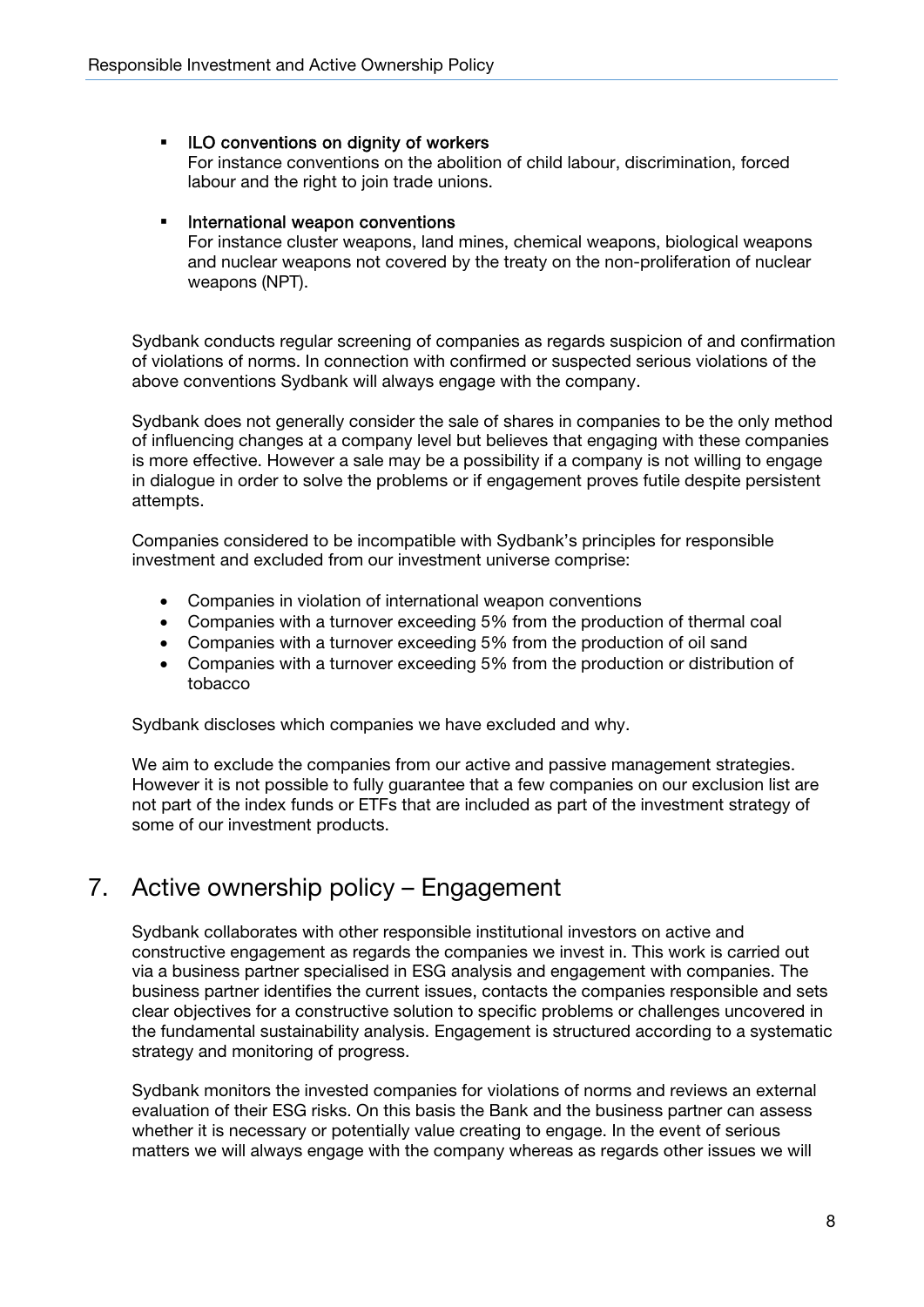apply a case-by-case principle of proportionality. The following is common to all engagement initiatives:

- The purpose of engagement is to limit companies' risks and potentially increase the financial return.
- Engagement must be a constructive collaboration with the managements of the companies in question and to the extent possible be subject to a risk-based analysis of ESG issues.
- When possible engagement must be undertaken in collaboration with other responsible institutional investors to achieve the highest possible effect of the intended influence on management.
- If the engagement with controversial companies does not lead to a constructive dialogue and a development towards a solution to the problems, the shares must be sold.

Sydbank wishes to make a targeted effort as regards violations of widely recognised international conventions and norms. The aim is to influence the companies in which Sydbank has invested to act more responsibly thereby mitigating the sustainability risks of the investment.

In general Sydbank engages with companies about their operations and strategies based on considerations regarding corporate governance and sustainability, for instance a company's strategy to transition to renewable energy. Here the Bank applies a principle of proportionality. This entails for instance that the seriousness of a case regarding the violation of norms, the extent of ESG risks or a particularly weak ESG management will influence Sydbank's engagement with companies.

Engagement takes into account the specific case, the company's business model and the culture of the country or industry. We receive ongoing analysis and advice from business partners to supplement the Bank's internal analyses. It is up to Sydbank to decide which influence, if any, the advice will have on investment decisions.

Engagement with companies takes different forms involving a degree of escalation. The most important are:

- regular correspondence via mail with companies
- conference calls with companies
- **EXP** meetings with company managements and experts in the field
- submission of or endorsement of investor resolutions to be presented at companies' general meetings
- voting at companies\ general meetings
- collaborative engagement initiatives with other institutional investors through the PRI Collaboration Platform.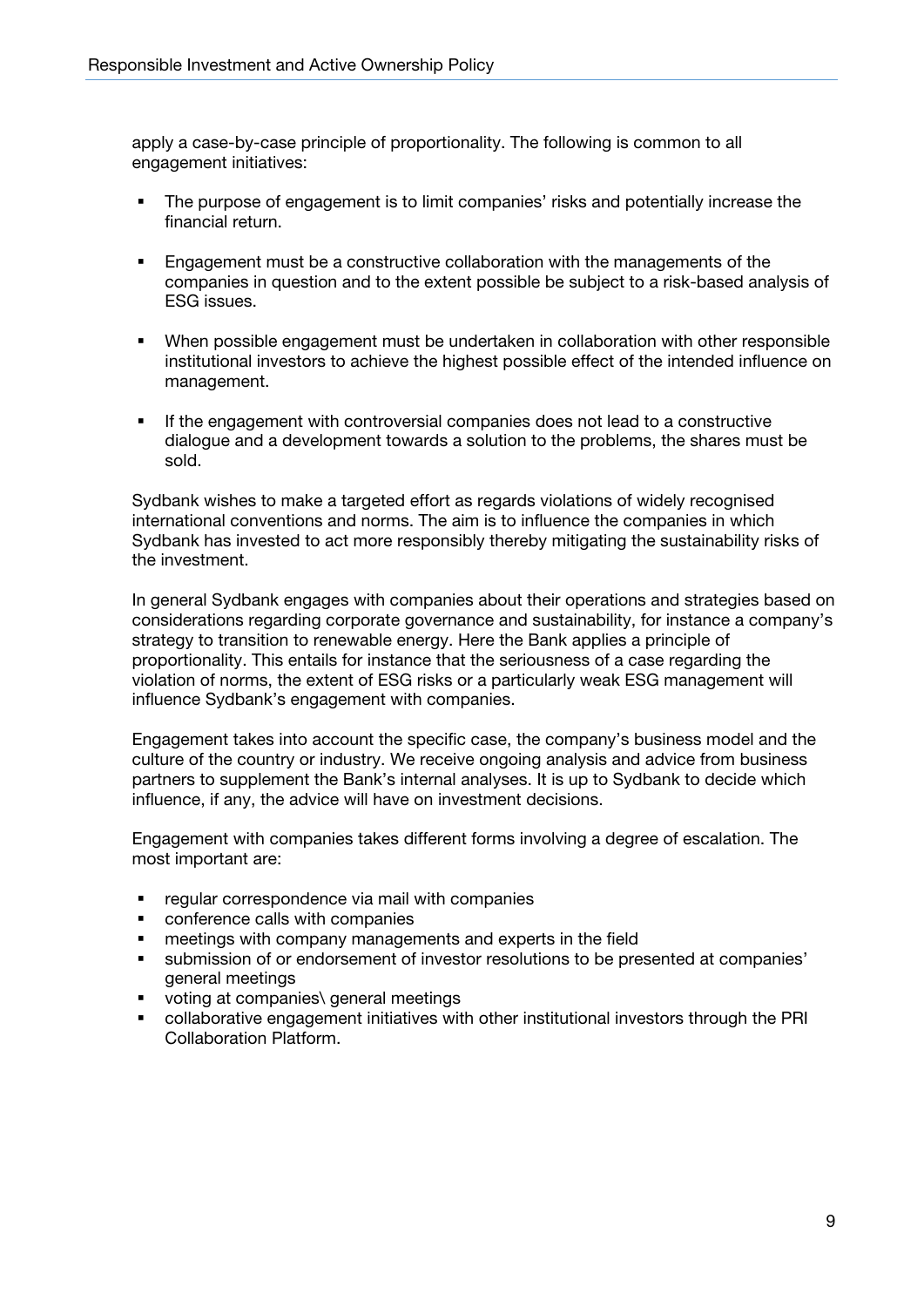### 8. Active ownership policy – Voting

Sydbank's fundamental investment philosophy is based on active ownership. We believe that voting at companies' general meetings is an important element of our overall interaction with the companies we have invested in. The managements of companies are usually susceptible to the positions and demands of their owners. In Sydbank's assessment voting at general meetings can be an effective way to supplement the direct engagement with a company's management.

### Objective of voting

- Voting aims to promote long-term value creation in the companies in which we have invested for the benefit of investors.
- As a rule Sydbank supports the company's management and board of directors but on an overall basis voting is rooted in our assessment of how the company can create the best possible risk-adjusted return for investors.
- We wish to be open and transparent as regards our voting and therefore we will disclose information on our voting.

### General principles of voting

In our voting we distinguish between motions submitted by the board of directors and by other shareholders.

As a rule we vote in favour of the motions and agenda items submitted by the board of directors, ie items concerning the profit and loss account, the composition of the board of directors, the remuneration policy, the appointment of external auditors, the composition and management of company capital, motions regarding mergers and acquisitions and motions regarding shareholder rights etc. The final voting is based on an item-by-item assessment of the motions submitted. Any deviations from the recommendation of the board of directors regarding this type of agenda items require weighty reasons. Such a deviation may occur for instance if the Bank via its screening or ongoing engagement with the company comes into possession of information causing the Bank to either abstain from voting or vote against the board of directors on individual items.

With regard to motions submitted by other shareholders each item is reviewed and the nature of the individual motion greatly influences the final voting.

In general we vote in favour of motions even if they go against the recommendations of the board of directors if a motion:

- promotes transparency regarding important ESG issues
- **supports long-term value creation for the company's shareholders**
- addresses important ESG risks in the event that the board of directors and management of the company have been unable to mitigate such risks and report on this in a transparent manner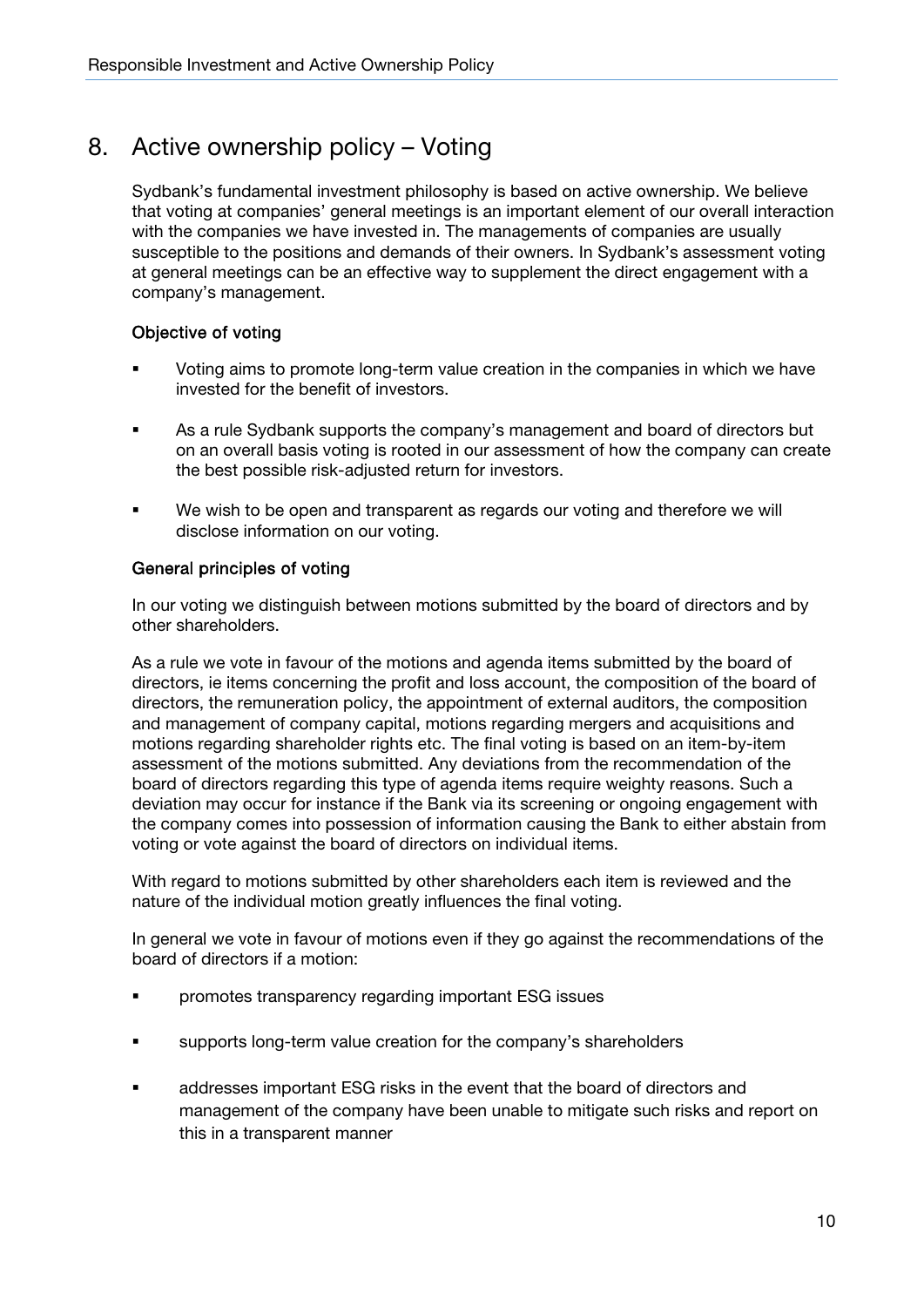encourages the management to promote the company's climate transition, including to reduce the company's environmental or social sustainability risks.

#### Extent of voting

Sydbank recognises that in principle active ownership via voting should be exercised at all general meetings. We strive to be an active owner but in order to use our resources with the greatest possible quality our voting activity is limited to supporting the other elements in our responsible investment process.

Our voting activity is focused where we believe that we can best support companies' longterm value creation for the benefit of investors. Specifically this is achieved by ensuring that our voting is closely related to the ongoing monitoring and engagement process.

Sydbank's policy is therefore to vote at the general meetings of specifically selected companies. The companies are selected according to a principle of proportionality focusing on the size of the investment, the extent of the potential sustainability risk, our engagement activities and our wish promote sustainable investment.

#### Taking into account the principle of proportionality, Sydbank wishes as a minimum to exercise its voting rights in the following situations:

- We will vote at a general meeting when there is an active engagement process with the company. Voting is an important element in order to support our constructive dialogue with the company.
- We will vote at a general meeting when the items on the agenda are a matter of principle regarding our wish to promote sustainable investment.

Sydbank's voting policy is independent of geographical affiliation and therefore no special practice applies to Danish listed companies.

Sydbank may choose to collaborate with "proxy voters" which systematically monitor the companies' general meetings and recommend how to vote on relevant agenda items. Where the Bank initiates such a collaboration, Sydbank always determines how and where votes are cast.

Sydbank seeks to ensure transparency in voting and will publish how we have voted at general meetings. Reporting may be thematic and/or at a company level.

### 9. Policy for alignment of investments with the Paris Agreement

In a long-term perspective it is Sydbank's wish that its total assets invested in equities are invested in compliance with the goals of the 2015 UN Climate Change Conference (the Paris Agreement) to limit a rise in global temperatures to between 1.5 and 2 degrees Celsius.

The road to the goal and thus Sydbank's possibilities of achieving it is heavily dependent on actual developments in global  $CO<sub>2</sub>$  emissions during the period. We project that especially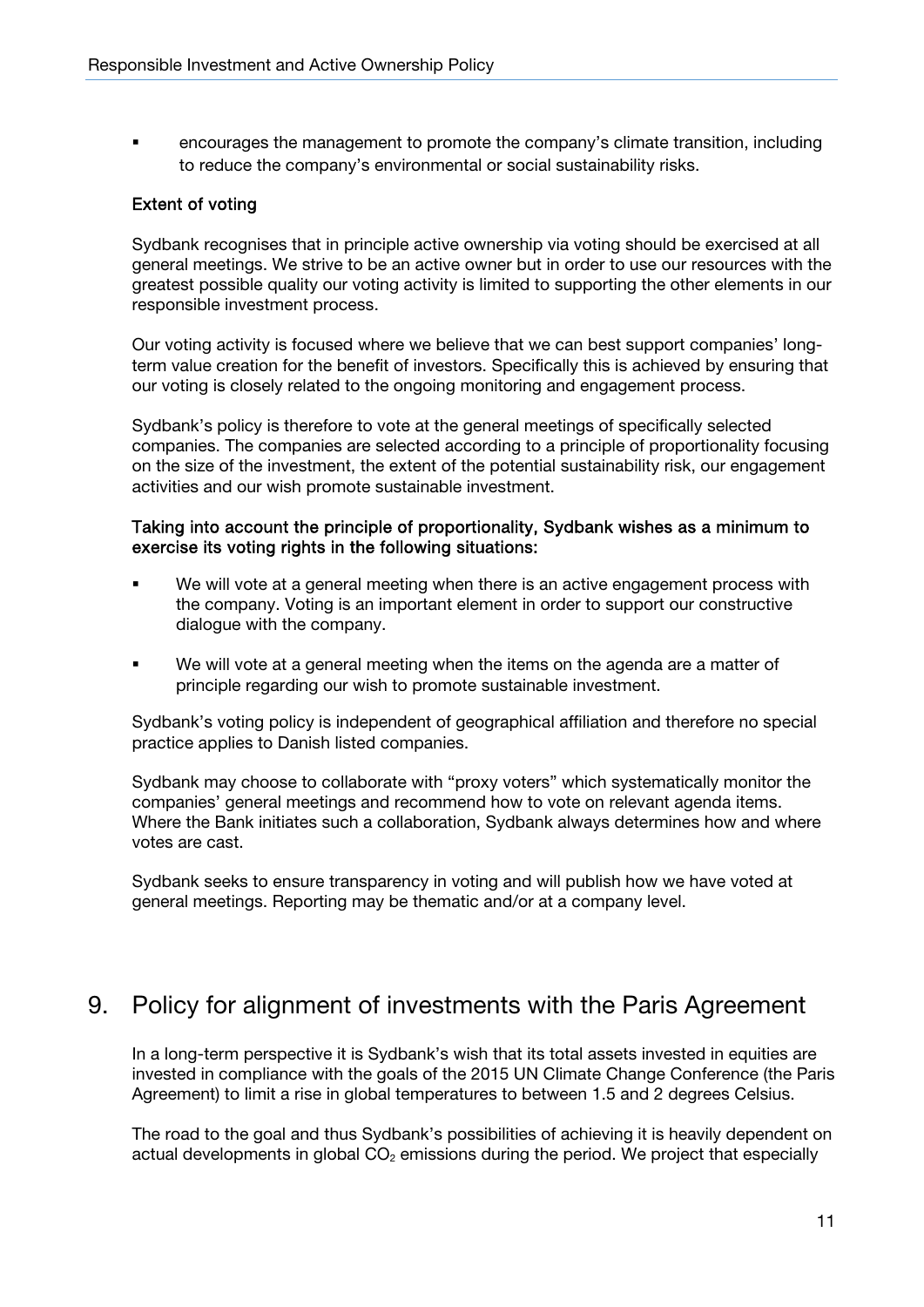high growth regions outside Europe will have a negative impact on the  $CO<sub>2</sub>$  footprint in the global index (MSCI ACWI) for a number of years. A scenario where absolute  $CO<sub>2</sub>$  emissions in the benchmark continue to rise will be particularly challenging. The starting point of Sydbank's total equity portfolio and the ongoing development in  $CO<sub>2</sub>$  emissions in the global index will determine how large a relative  $CO<sub>2</sub>$  reduction is necessary for the equity portfolio to be aligned with the Paris Agreement.

#### Product strategy and climate goal for the Paris Agreement

In line with the above principles – and structural challenges – Sydbank wishes to offer its customers an actual choice between two overall product strategies which have the longterm climate goal in common but differ in terms of method.

One product type implements a relatively fast and significant alignment with the Paris Agreement followed by a moderate further reduction in emissions. Already from 2020 this product has opted out of companies involved in especially fossil fuels that cannot report low  $CO<sub>2</sub>$  emissions.

An alternative product type focuses on a gradual transition from activities posing a challenge to the climate to expected future alignment with the goal of the Paris Agreement. This type will continue to invest in companies facing environmental challenges in the short term, eg within fossil energy and supplies currently based in part on fossil fuels. Our investment will focus on reaping expected future climate gains on companies' green transition activities and investments.

#### Concrete reduction targets for companies:

- The long-term reduction target is 75% of  $CO<sub>2</sub>$  emissions measured in the global index (MSCI ACWI) during the period 2020 – 2030.
- For portfolios implementing a fast alignment with the Paris Agreement:
	- $\circ$  A CO<sub>2</sub> reduction of at least 50% of MSCI ACWI measured at the end of 2020.
	- $\circ$  Subsequently a further reduction of at least 25% during the period 2021 -2030 (equivalent to an average of around 2.5 percentage points per year).
- For portfolios implementing a transition-focused alignment with the Paris Agreement:
	- $\circ$  A continuous  $CO<sub>2</sub>$  reduction of 75% during the period 2021 2030 (equivalent to an average of around 7.5 percentage points per year).
- **Applying to both categories: periods during which lower reductions are realised must** be matched by correspondingly larger future reductions to ensure that the long-term goal of the Paris Agreement can be maintained.
- The asset class corporate bonds will follow the above reduction targets and principles with regard to grouping in product categories. However the targets will not be phased in until it is possible to obtain sufficiently consistent and adequate data corresponding to at least 75% of the bond issues as well as a relevant and industryrecommended benchmark.
- The asset class government bonds will not follow the above reduction targets.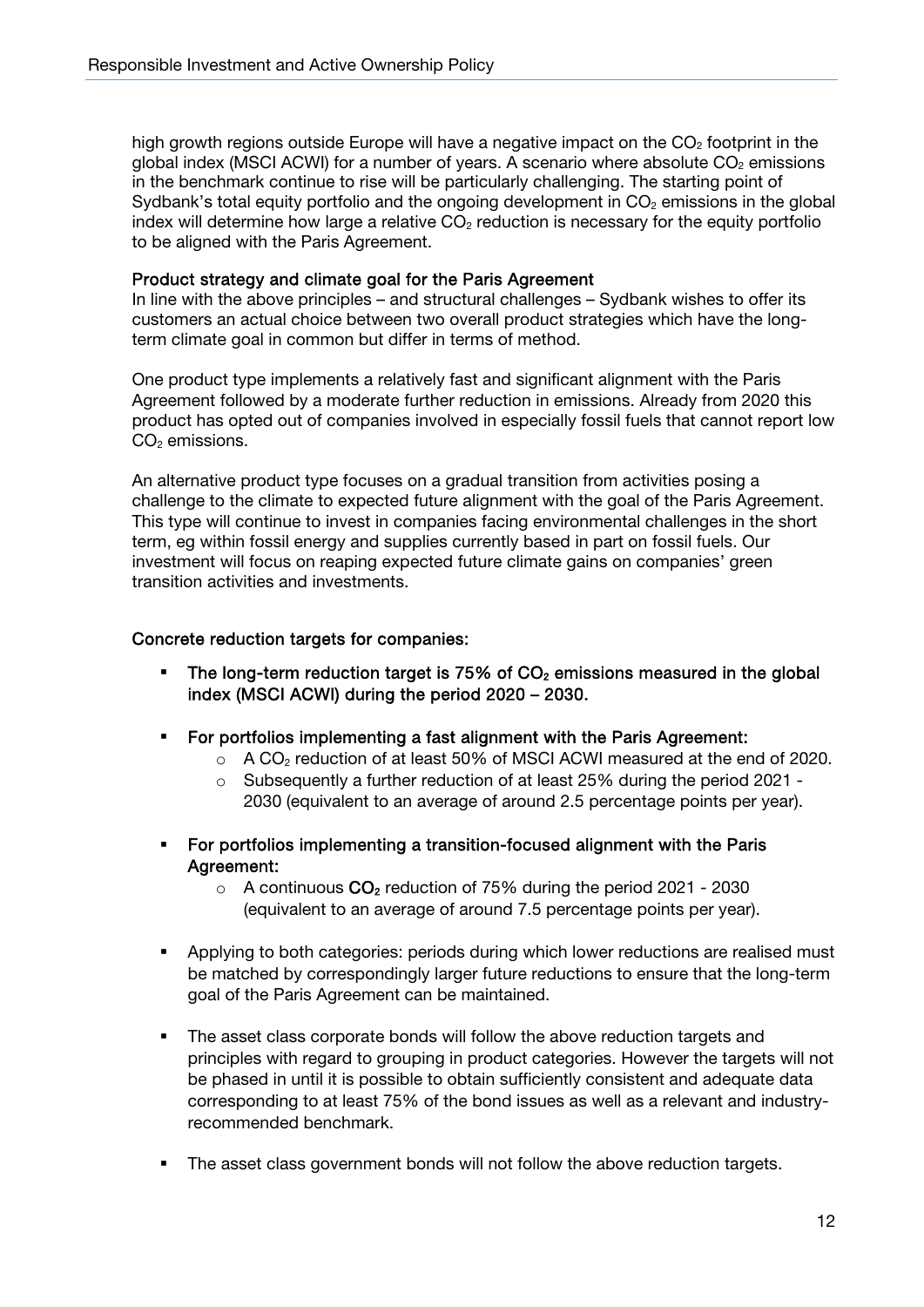### **Reporting on climate alignment with the Paris Agreement:**

Sydbank will publish an annual report on developments in its efforts to align investments with the climate goals of the Paris Agreement. Initially there will be limited focus on  $CO<sub>2</sub>$  emissions but it is the Bank's expectation that the future will offer more sophisticated possibilities for reporting. The minimum requirements for climate reporting must comply with the general recommendations of the investment industry, including the following:

- Clear limitation of data with respect to the share of companies with reported data, the year of calculation of data shown and the reference year as regards comparisons to measure accumulated reductions (2020).
- The absolute  $CO<sub>2</sub>$  emissions of investments calculated as the sum of market value weighted greenhouse gases (GHG) in  $CO<sub>2</sub>$  equivalents in tonnes (tCO<sub>2</sub>e).
- The carbon footprint of investments calculated as market value weighted emissions in  $CO<sub>2</sub>$  equivalents in tonnes per million USD invested (tCO<sub>2</sub>e/USDm invested).
- Equivalent calculation as regards the product's benchmark, if any. At a company level a global equity index (MSCI ACWI) is used exclusively.

### 10. Policy for investment in government bonds

Sydbank's analysis of ESG issues encompasses all the different types of assets invested in. Even if active ownership is not directly possible, for instance in the case of a government that issues bonds, it is still possible to incorporate the spirit of the UN Global Compact when determining our own responsible investment processes regarding government bonds.

Sydbank has developed its own process as regards ESG analysis of government bonds. A country is assigned an ESG score where points are given on the basis of an absolute ESG level and the development potential of the country. Taking the Global Compact into account as much as possible, Sydbank's analysis focuses on several different and independent data for a country's environmental considerations, personal and political freedoms, a government's ability to provide security and welfare, the incidence of corruption etc. A good many of these factors are included in for instance the UN's 17 sustainable development goals and consequently Sydbank is actively working to integrate these goals in analyses and the selection of countries where it makes sense to do so.

Sydbank's position regarding responsible investment in government bonds is that the exclusion of certain countries is unavoidable even though they could be financially attractive. The difficulty lies in determining the specific criteria for this. In contrast to companies where the Global Compact is the internationally recognised benchmark, the criteria applying to countries are to a large extent determined by Sydbank.

Sydbank wishes to invest in government bonds in a responsible and active manner. Our strategy is for certain minimum criteria to be met at all times. We must set ambitious goals but also respect the fact that developing countries in particular have considerably poorer chances of achieving the conditions we know in Europe and Denmark. The search for and achievement of better ESG normally results in a long-term positive return potential, which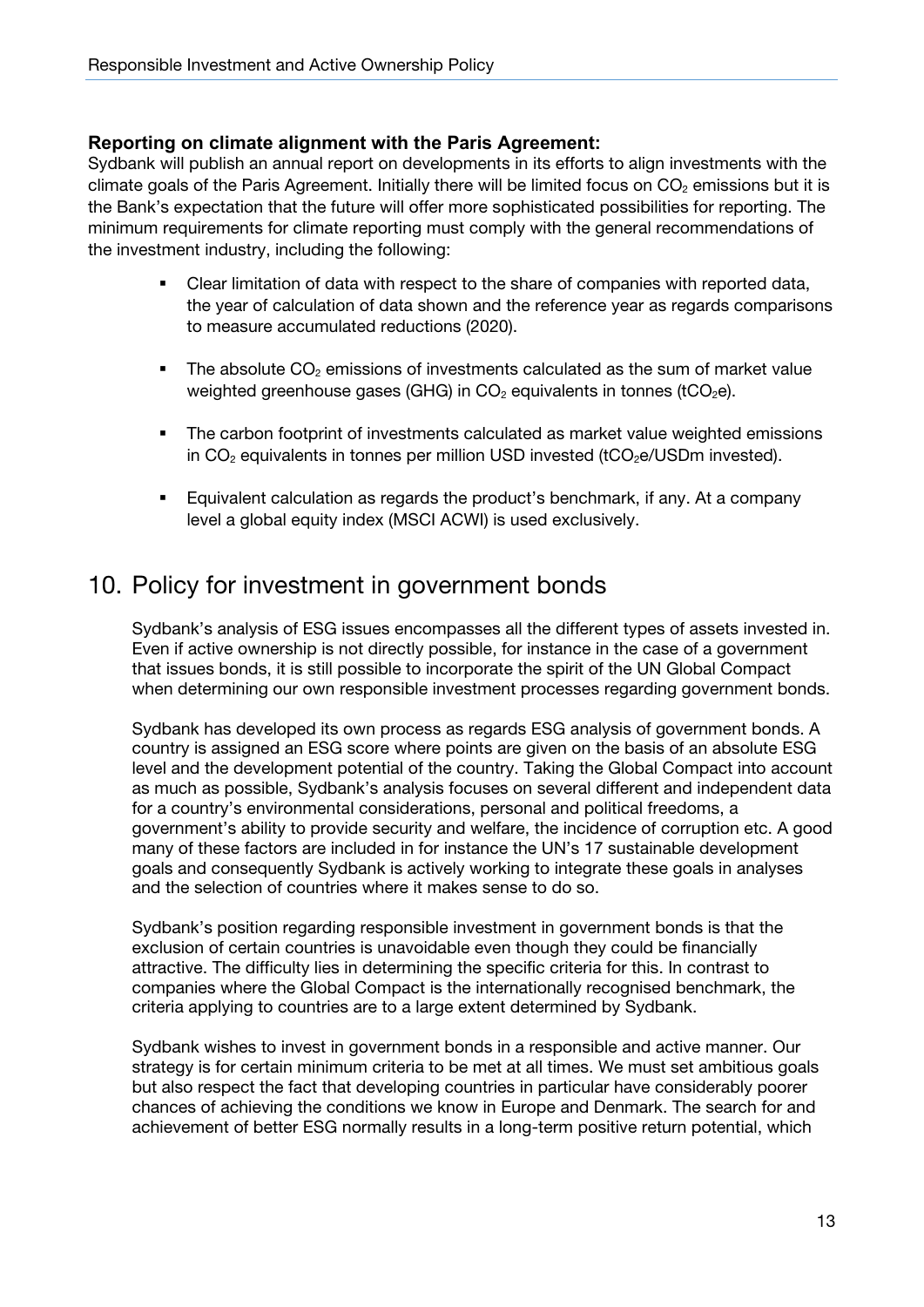requires that it must also be possible to invest in relatively underdeveloped countries compared with Europe and Denmark.

A number of internationally recognised norms, including Denmark's and the EU's sanctions, represent the minimum criteria but cannot stand alone. Sydbank's ESG analysis focuses initially on categorising countries according to a traffic light model where certain quantitative and qualitative criteria must be met for a country to be included in the investment universe. When these criteria have been met they can be further tightened as required depending on the focus of Sydbank's customers on sustainability and ethical norms.

Sydbank's active ownership role as regards government bonds concentrates on analysing and understanding countries' development in terms of ESG issues. A comprehensive screening process provides us with a solid basis to assess a country's potential for progressing favourably and risks of setbacks. Our assessment is translated directly into an active selection of investments. By doing so ESG is embedded into the core of our management of bonds from developing countries.

Sydbank publishes excluded countries and state-owned companies, if any, and the reasons for exclusion.

### 11. ESG organisation

In organisational terms responsible investment and active ownership is the responsibility of Sydbank's ESG organisation which has been established by Sydbank Asset Management and Syd Fund Management (SFM), which is an investment management company for eg Investeringsforeningen Sydinvest and several investment funds. Employees in these two entities are responsible for and carry out tasks concerning sustainability while safeguarding the interests of Sydbank and the investment funds.

The purpose of the ESG organisation is to carry out the dedicated analysis of ESG-related risks regarding countries and companies, to coordinate ESG development activities, to carry out the management task of ensuring that all investment portfolios comply with the overall policy and underlying sub-policies for responsible investment and to ensure that any special screening requirements are carried out in the relevant investment strategies. At the top of the management hierarchy is the Responsible Investment Committee (the RI Committee), which convenes once a quarter or more frequently in case of special circumstances. At these meetings the committee discusses the current ESG status of the individual investments based on reports from internal and external business partners.

### 12. Managing conflicts of interest

 In connection with exercising active ownership conflicts of interest may arise. This could be in relation to matters concerning the group, competitors or customers with Sydbank. If analyses of eg agenda items at a company's general meeting show the existence of a conflict of interest, the RI Committee will convene to decide how to manage this conflict of interest.

Sydbank's general policy for managing conflicts of interest will always govern the manner in which the committee tackles this type of case.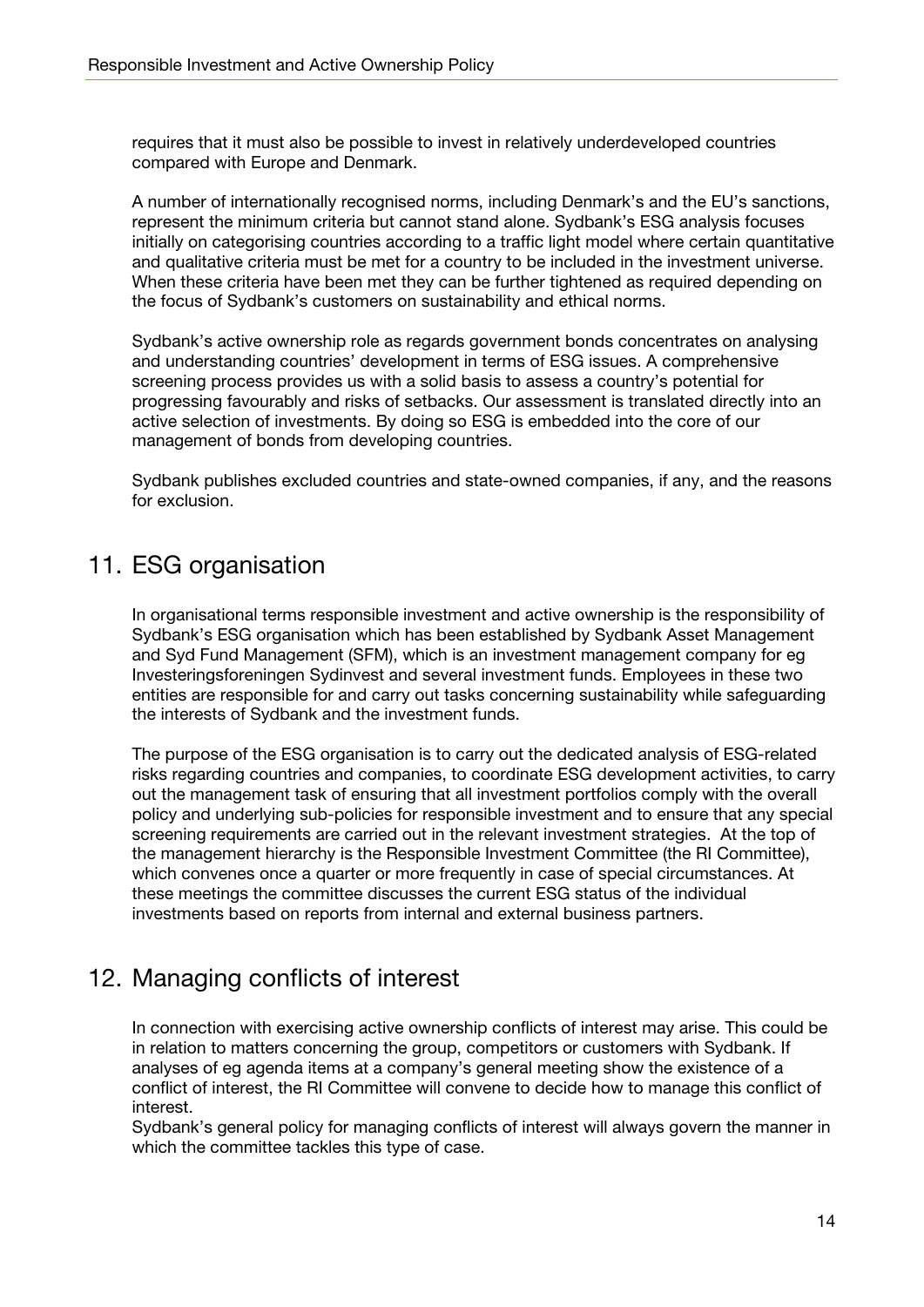### 13. Information

The Responsible Investment and Active Ownership Policy has been adopted by Sydbank's Board of Directors and is published on the Bank's website. Investors who wish to gain insight into the measures taken on the basis of the policy may obtain further information on Sydbank's website.

### 14. Appendix: Business partners

Sydbank currently collaborates with the following advisers and service suppliers within the area of responsible investment.

| <b>Service</b>                                           | <b>Investment</b> area                                                                      | Supplier                      |
|----------------------------------------------------------|---------------------------------------------------------------------------------------------|-------------------------------|
| Screening for violations of<br>international norms       | Limited liability companies<br>Corporate bonds<br>Bonds issued by state-<br>owned companies | Sustainalytics<br><b>MSCI</b> |
| <b>ESG analysis and ESG</b><br>rating of companies       | Limited liability companies<br>Corporate bonds<br>Bonds issued by state-<br>owned companies | <b>MSCI</b>                   |
| ESG data of companies,<br>including CO <sub>2</sub> data | Limited liability companies<br>Corporate bonds<br>Bonds issued by state-<br>owned companies | <b>MSCI</b>                   |
| Engagement with company<br>management                    | Limited liability companies<br>Corporate bonds<br>Bonds issued by state-<br>owned companies | Sustainalytics                |
| Voting at general meetings                               | Limited liability companies                                                                 | <b>ISS</b>                    |